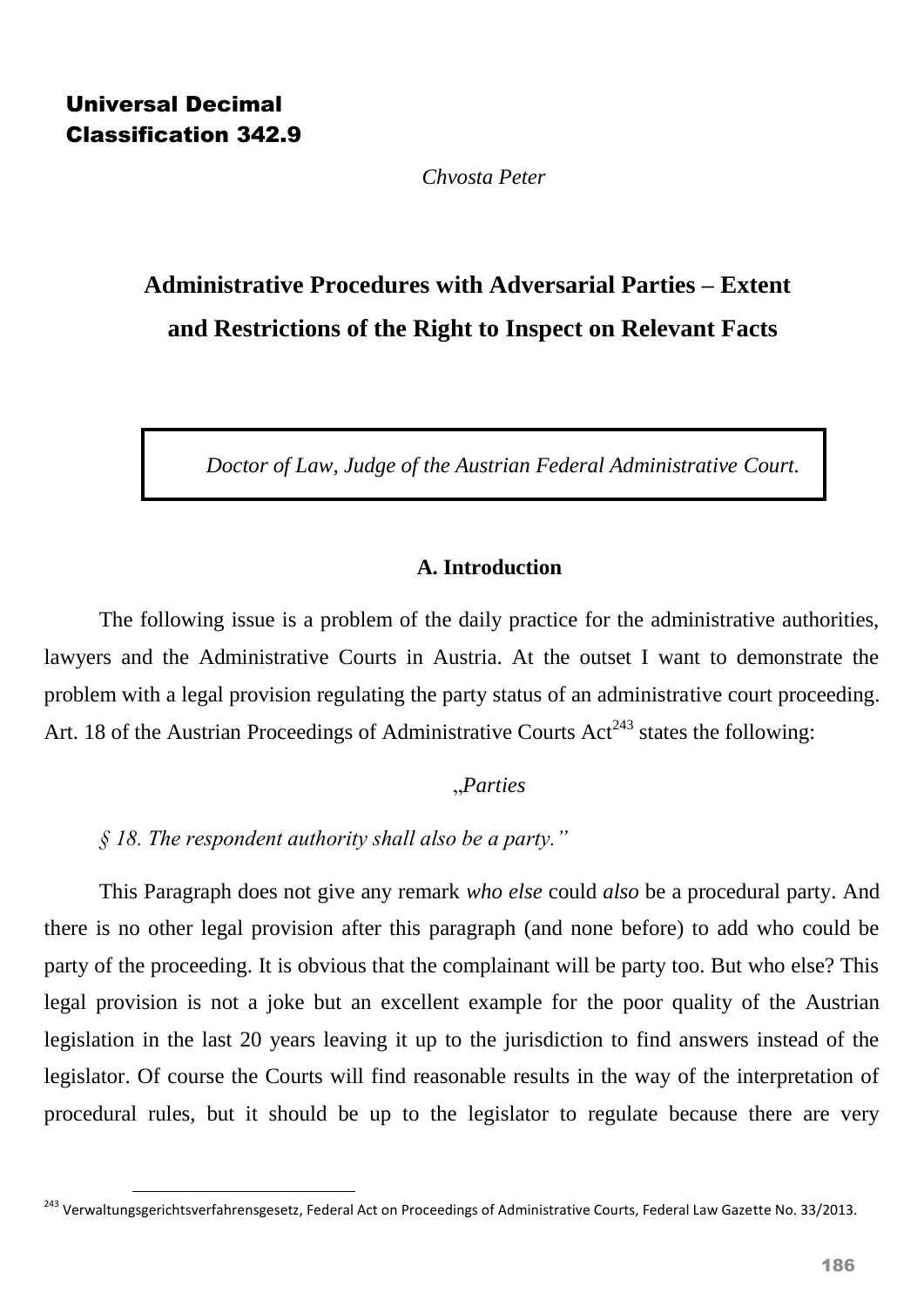important political aspects behind the question who should be participant of an administrative procedure.

In the following I don't want to focus on the typical administrative procedural scenario with the administrative authority deciding on a motion on the one hand and the applicant as the one and only party of the procedure on the other hand.

There are many constellations where other persons are potentially directly and intensively affected by an administrative decision. This phenomenon is called in the Austrian and German doctrine "administrative acts with third-party effect". The classical example for that is the administrative procedure concerning a construction permit for a building: Many Building Regulations provide that certain neighbours are entitled to participate in the procedure to pursue their rights when the application for the construction permit is considered and examined by the administrative body.

No one would deny the question if a person concerned by a decision of the administration authority may participate in the procedure dealing with the decision. Without a doubt it is not compatible with the Principle of the Rule of Law and many other fundamental rights that a person whose legal sphere is affected intensively by a decision is not entitled to be involved in the proceeding leading to this decision. In Austria jurisdiction and science derive from the Rule of Law Principle that in case of (significant) interferences in a person's right by actions of the administration body there must be provided the possibility to lodge a remedy with the courts by the affected person.<sup>244</sup>

#### **B. Who is a Procedural Party?**

#### 1. The latest jurisdiction of the Court of Justice of the European Union

In Austria the issue of the party status of third persons has become more and more important in the near past, inter alia because of the latest jurisdiction of the Court of Justice of the European Union about the participation of neighbours in administrative procedures concerning environmental impact assessments: In Austria every big project, like the

**.** 

<sup>244</sup> See VfSlg. 13.223/1992, 13.699/1994; see for example *Ludwig Adamovich/Bernd-Christian Funk/Gerhart Holzinger/Stefan L. Frank*, Österreichisches Staatsrecht IV (2010), p. 188.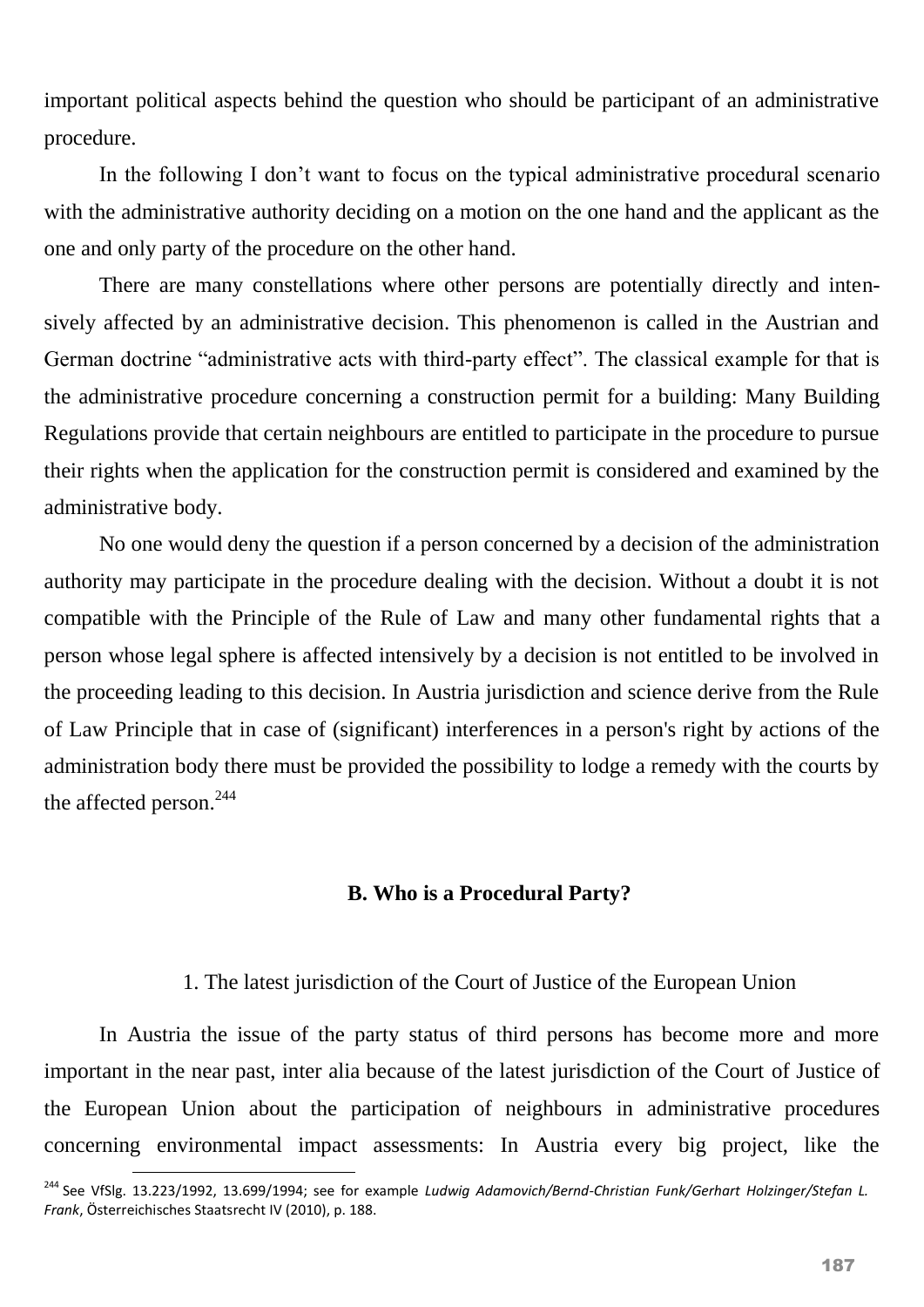construction of an airport, a motorway, wind park facilities or a power station, requires not only a building permit, but also an *environmental impact assessment* in order to examine the possible impacts of the project on the environment and to reduce negative effects on the environment (and other aspects like the health of the citizens living in the area where the project shall be realized).

Neighbours had always had party status in an approval procedure and could raise any defences or objections against the project, but they didn't have any party status in a special declaration procedure where the preliminary question is clarified if there is an environmental impact assessment necessary at all (the applicant may initiate such a procedure to obtain assurance whether an environmental impact assessment is necessary or not; in this proceeding special environmentalist's organisations and the local municipality are recognized as parties instead of neighbours). If the administrative authority decided within such a declaration proceeding that a particular project did not require an environmental impact assessment, the neighbours didn't have any opportunity to assert their rights in case of a wrong decision. After the Austrian Supreme Administrative Court had asked to the Court of Justice of the European Union for a preliminary ruling, the Court of Justice<sup>245</sup> held that such a national legislation breaches the law of the European Union when persons with "sufficient interest" or persons "impaired of a right" (such as neighbours) are precluded from bringing an action against the administrative decision declaring that a project does not require an environmental impact assessment.<sup>246</sup>

Due to this judgement of the Court of Justice of the European Union the Republic of Austria had to change the national legislation immediately and had to provide that neighbours may assert their rights in the way that they can lodge an objection when the administrative authority decides that an environmental impact assessment is not required in case of a special project.<sup>247</sup>

1

<sup>&</sup>lt;sup>245</sup> Judgement of the Court of the European Union, 16<sup>th</sup> of April 2015, C-570/13, Karoline Gruber: The Judgement concerned the interpretation of Article 11 of Directive 2011/92/EU of the European Parliament and of the Council of 13 December 2011 on the assessment of the effects of certain public and private projects on the environment and Paragraph 3 of the Austrian Law on Environmental Impact Assessments stipulated that only a special ombudsman for the environment and the host municipality shall have the status of parties to the procedure. See for further details *Wolfgang Berger*, EuGH verneint Bindungswirkung von UVP-Feststellungsbescheiden, RdU 2015, p. 123; *Julia Kager*, **Neues zur Parteistellung in der UVP, ZVG 2016, p. 110**.

<sup>&</sup>lt;sup>246</sup> See Paragraph 3 (7a) of the Law on Environmental Impact Assessments as amended by Federal Law Gazette No. 6/2016. <sup>247</sup> The requirement of an environmental impact assessment depends on the concrete project: larger projects or those with potentially the most significant environmental effects, such as airports, oil refineries, or motorways always require an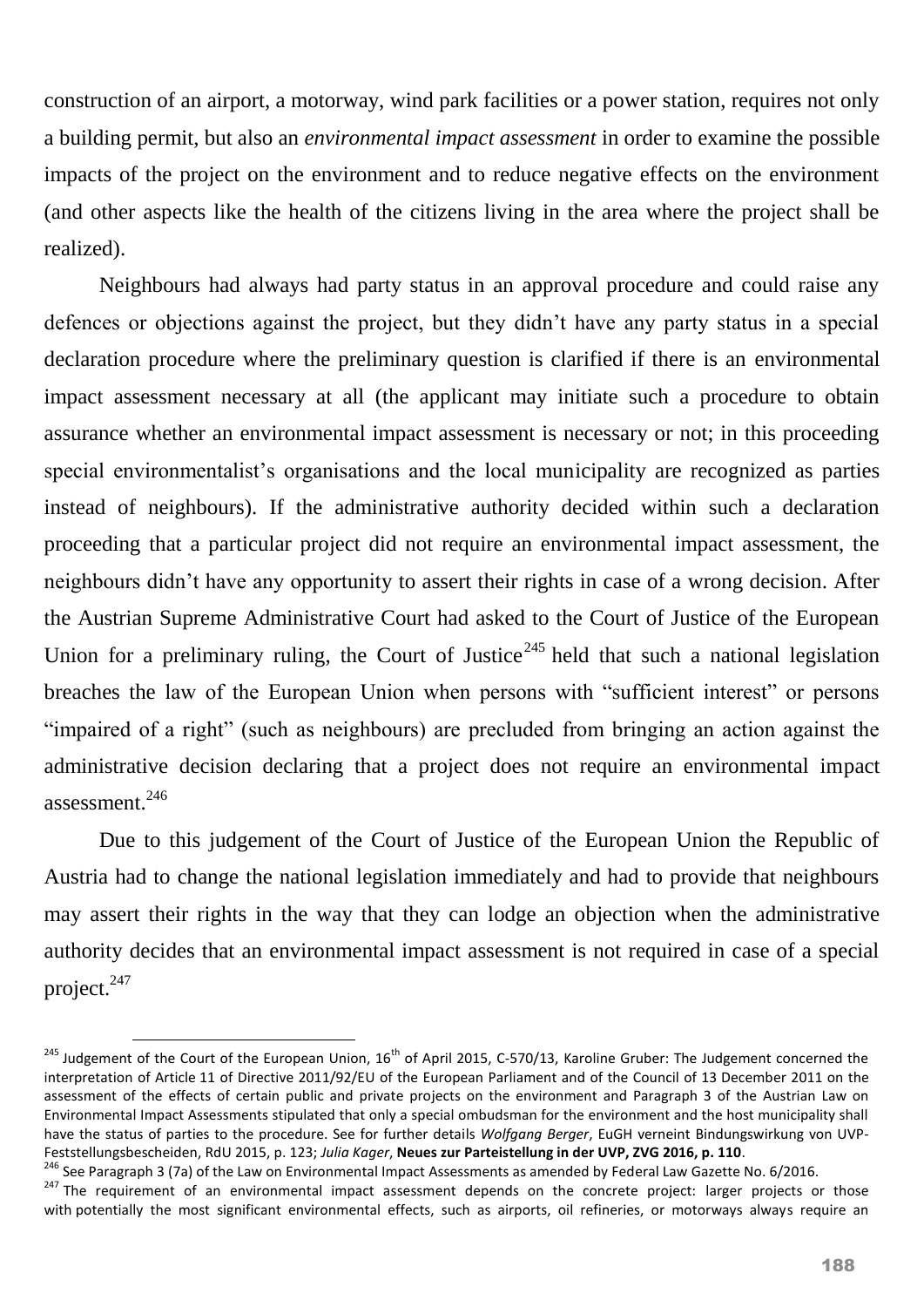## 2. The legal framework for the party status

In the end it is up to the legislator to determine if and in which extent a person is granted party status: In Austria the General Administrative Procedure  $Act<sup>248</sup>$  contains in Paragraph 8 the provision that

*"Persons who make use of the services performed by an authority or who are affected by the activity of such authority, are persons involved, and, to the extent they are involved in the matter on the grounds of a legal title or a legal interest, they are parties."*

Paragraph 8 of the General Administrative Procedure Act is not the basis for subjective rights but it is referring to the substantive laws where the subjective rights are implemented. An example for such a substantive provision is Paragraph 6 of the Construction Ordinance of Lower Austria which binds the party status to the direct proximity of the neighbours' property to the building or building project:

*"(1) In building permit procedure laws and building supervisory procedures … have party status:*

*1. the applicant and the owner of the building*

*2. the owner of the building property*

 $\overline{\phantom{a}}$ 

*3. the owner of the land adjacent to the plot …"*

The law establishes the legal interest of the neighbour. Another example is Section 75 of the Austrian Industrial Code requiring the participation of neighbours in the administrative procedure concerning the approval of production facilities and defines neighbours as "persons who might be endangered by the construction, the existence or operation of an operating system or harassed or threatened their property or other rights in rem".

This legal construction seems to me very usual as you can find similar regulations also in Germany<sup>249</sup>, Norway<sup>250</sup>, Switzerland<sup>251</sup>, Kyrgyzstan<sup>252</sup> and in many other countries.<sup>253</sup>

environmental impact assessment. In other cases the requirement of carrying out an environmental impact assessment depends on whether it is likely to have a significant effect on the environment, by virtue of factors such as its size, nature or location (see for example Annex I and II of the Directive 2011/92/EU).

<sup>&</sup>lt;sup>248</sup> Österreichisches Bundesgesetz über das allgemeine Verwaltungsverfahren (AVG), Federal Law Gazette No. 172/1925.

<sup>&</sup>lt;sup>249</sup> Section 13 of the German Administrative Procedure Act requires the participation of persons "opposing an application" or persons "whose legal interests may be affected by the result". Where "such a result has a legal effect for a third party, the latter may upon request be involved in the proceedings as a participant."

<sup>&</sup>lt;sup>250</sup> According to Art. 3 of the Norwegian General Administrative Procedure Act, a party is "a person to whom a decision is directed or whom the case otherwise directly concerns (see Act of 10 February 1967 relating to procedure in cases concerning the public Administration).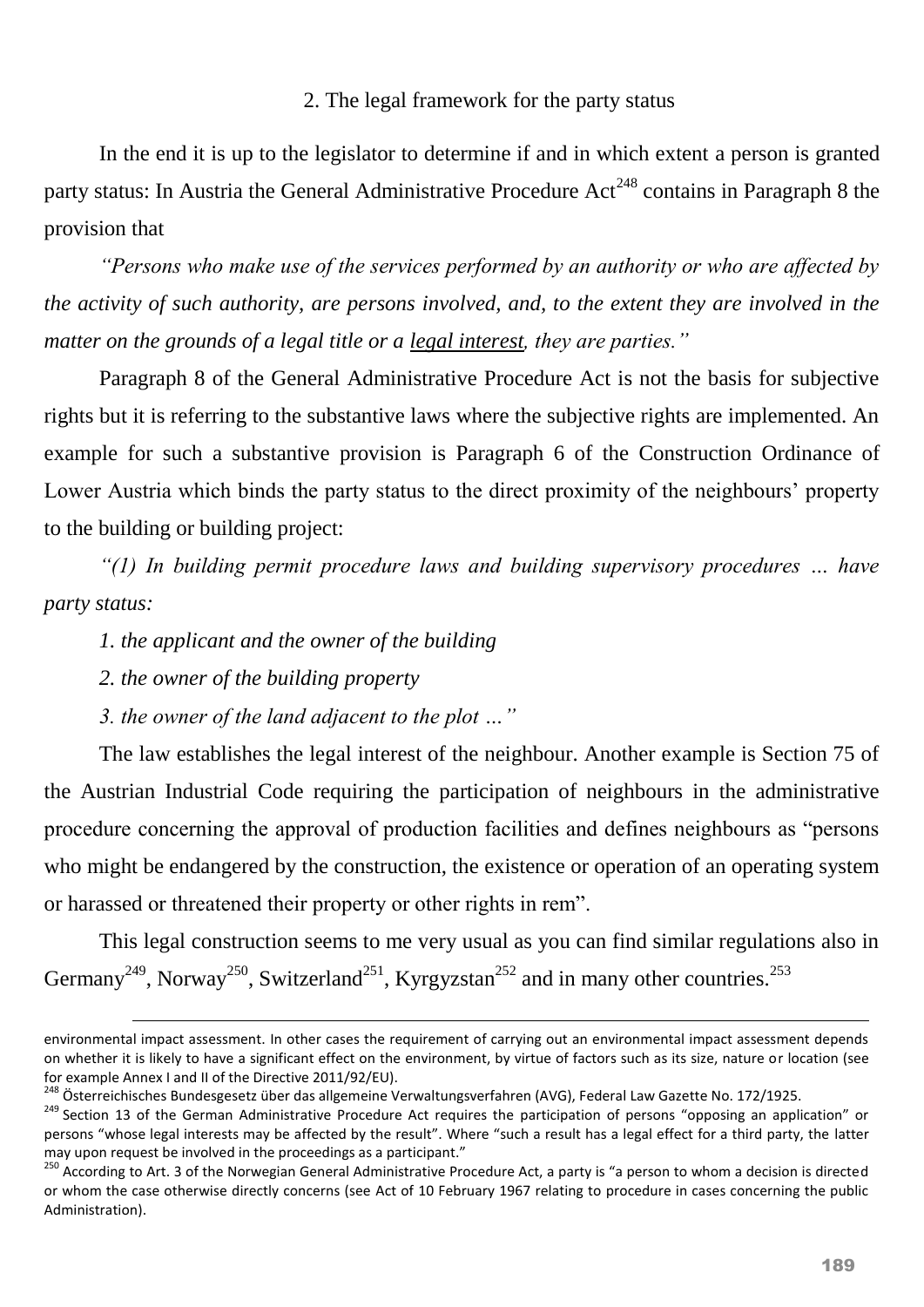In the daily practice substantive legal provisions as I already cited defining who is exactly party of an administrative procedure appear rather rare and occasionly. The absence of an explicit statement of the legislator must not lead to the conclusion, that the legislation did not recognize any party status. In many cases the Administrative Courts analyse on the basis of the legal provisions if there is an interest of a person which is legally protected by the law.

#### 3. Legal interests

The legal interest of a person is in Austria the main criteria for his participation as a party in an administrative proceeding. Social interests or economical interests are not sufficient.<sup>254</sup> For example in case of a creditor who wanted to take part in the administrative proceeding of his debtor in order to prevent the withdrawal of his approval for the business pursuant to the Industry Code, the Supreme Administrative Court denied the legal interest of the creditor because his intention to participate in the proceeding in order to prevent the own credit default reveals an economical interest but not a legally protected interest.<sup>255</sup> In some cases it is rather complicated do distinguish between legal and especially economical interests.<sup>256</sup>

The recognition or appreciation as a party is closely linked to the question of the *subjective* (individual) *rights* of a person. The Austrian jurisdiction accepts a subjective right (and consequently) party status in favour of a person, when "the objective law imposes a duty on the administrative authority to act in the interest of a *specially concerned person and not only in the interest of the public in general"*. <sup>257</sup> The legal obligation of the administrative body shall not be

1

<sup>&</sup>lt;sup>251</sup> Pursuant to Art. 6 of the Swiss Federal Act on Administrative Procedure of 20<sup>th</sup> of December 1968 Parties are persons whose rights or obligations are intended to be affected by the ruling and other persons, organisations or authorities who have a legal remedy against the ruling.

<sup>&</sup>lt;sup>252</sup> Also the Constitutional Law on the fundamentals of administrative action and administrative procedure of the Kyrgyz Republic declares in Art. 2 "concerned persons" as participants of the administrative proceeding and states that a person whose rights and legally protected interests are potentially affected by the administrative act are such concerned persons.

<sup>253</sup> For further international comparison see *Jean-Bernard Auby* (edt.), Codification of Administrative Procedure (2013), 4.1.3.

<sup>254</sup> See *Dieter Kolonovits/Gerhard Muzak/Karl Stöger*, Verwaltungsverfahrensrecht (2014) 10th Edition, p. 55; *Magdalena Pöschl*, Wirtschaftliche Interessen und subjektive Rechte, in Festschrift Wimmer (2007), p. 494.

<sup>255</sup> VwSlg. 16936 A/2006.

<sup>256</sup> See *Magdalena Pöschl*, Subjektive Rechte und Verwaltungsrecht, in Verhandlungen des 16. Österreichischen Juristentages (2006) I/2, p. 18.

<sup>257</sup> See VwSlg. 9151 A/1976; VfSlg. 12.838/1991; for further details see for example *Christian Ranacher/Markus Frischhuth*, Handbuch Anwendung des EU-Rechts (2009), p. 351.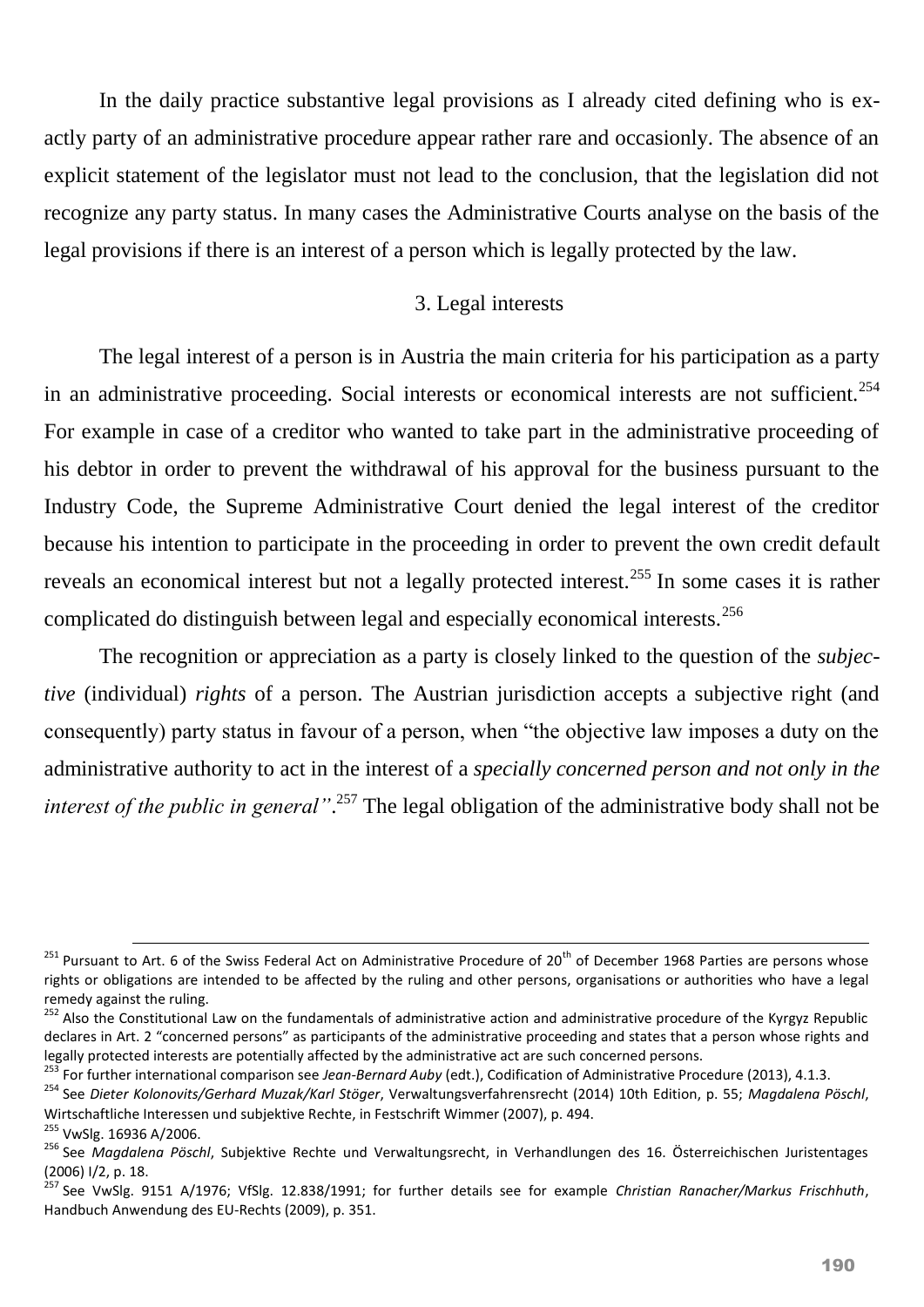restricted to the public interest but shall (at least also) be in the interest of individuals which means that the legal provision serves to protect the interest of individual citizens.<sup>258</sup>

In detail the jurisdiction of the last decades turns out to be very casuistic and complex: In general a citizen does not have a subjective right or personal claim to certain police powers as long as he is not personally affected by its exercise. A neighbour has a subjective right to compliance with the building regulations, but only in that extent, that the concrete rules serve (also) to protect the neighbour. <sup>259</sup> Another example demonstrating the complexity of the jurisdiction may be the legal position of candidates for the occupation of major or higher positions in public office, for example for headmasters of schools: Pursuant to the jurisdiction of the Constitutional Court no candidate has a subjective right or claim to a special job but if a candidate was selected onto the shortlist of the nomination proposal, this person is allowed to lodge a complaint against the decision in favour of the successful candidate.<sup>260</sup>

# 4. The right of appeal for an "ignored party"

In reality it may happen that a party with a legal interest is not involved by the administrative authority in the administrative proceeding although it should have happened. Pursuant to the jurisdiction of the Supreme Administrative Court a socalled "ignored party" can either apply for receiving the administrative decision issued at the end of the administrative proceeding and appeal against this decision, or the party can appeal directly against the administrative decision. 261

1

<sup>&</sup>lt;sup>258</sup> See for example Supreme Administrative Court, 26th February 2003, 2000/03/0328. This approach has its origin inter alia in the theories of *Hans Kelsen* (see for example *Hans Kelsen*, Allgemeine Staatslehre [1925, reprint 1993], p. 152 et seq.). The legal scholarship calls that "protection standard principle" (see *Magdalena Pöschl*, Subjektive Rechte und Verwaltungsrecht, in Verhandlungen des 16. Österreichischen Juristentages (2006) I/2, p. 11 et seq.).

<sup>&</sup>lt;sup>259</sup> For example the neighbour has the right to claim the compliance with the rules concerning the distance of a building to the neighbour's property boundary but not the compliance with the regulations regarding the interior's building at the neighbouring property (see in detail *Ludwig Adamovich/Bernd-Christian Funk/Gerhart Holzinger/Stefan L. Frank*, Österreichisches Staatsrecht IV (2010), p. 328).

<sup>&</sup>lt;sup>260</sup> Though the appointing authority has wide discretion when selecting the most appropriate applicant, the subjective right of an unsuccessful candidate allows an examination of the exercise of discretion. See VfSlg. 9923/1984, 12.102/1989, 12.476/1990, 18.095/2007, 19.670/2012.

<sup>261</sup> See *Johannes Hengstschläger/David Leeb*, AVG² (2014), § 8 Rz 21; furthermore *David Leeb*, Die Bescheidbeschwerdelegitimation "übergangener Parteien", ÖJZ 2015, p. 975 ed seq. see also Administrative Court, 15th of November, 2001, 2000/07/0100; 21st of March, 2013, 2011/06/0118, 11th of March 2015, Ro 2015/17/0001.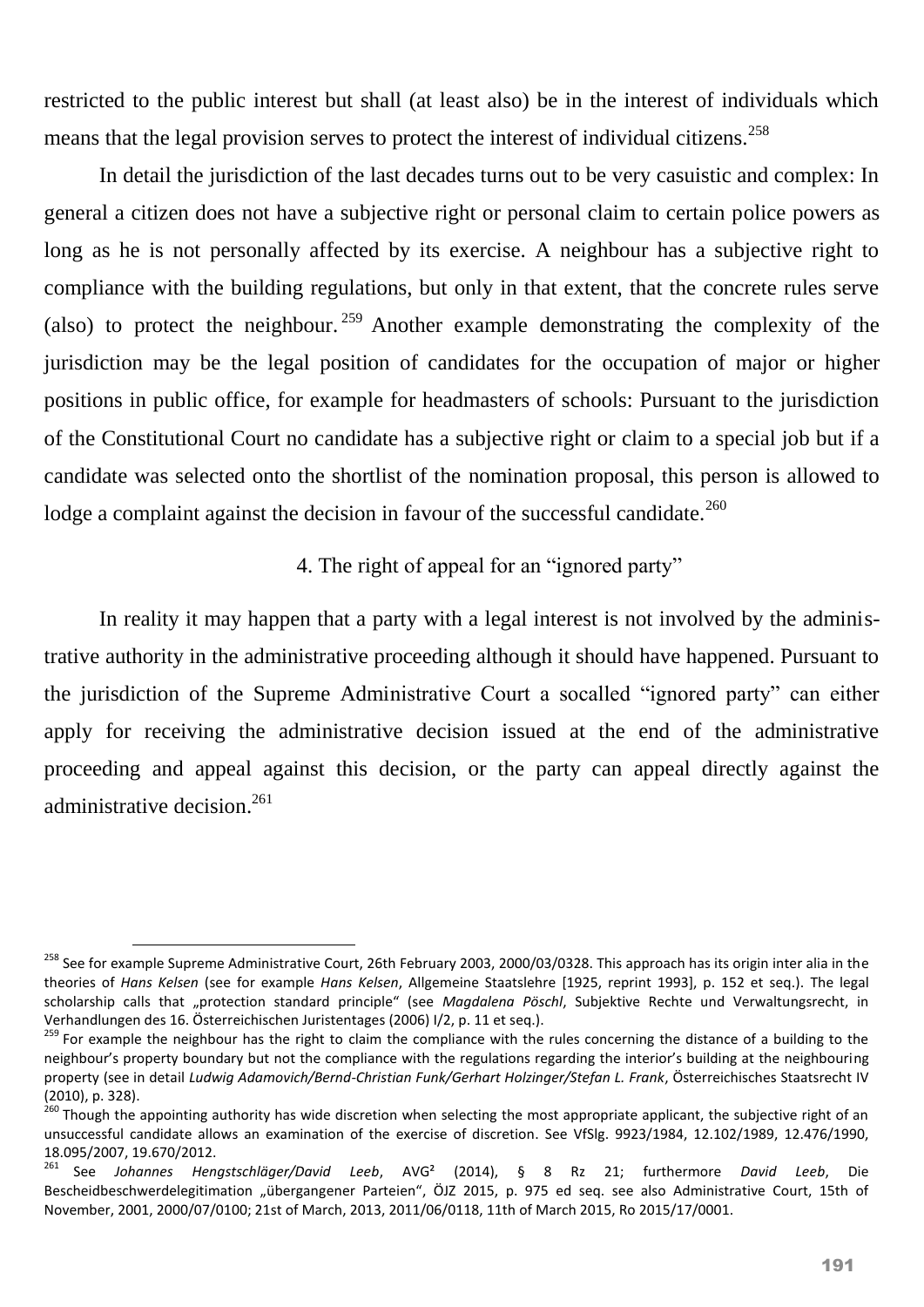#### **C. Rights of a concerned person in an administrative procedure**

1. Competitive situation and "Equality of arms"

The legal position and the extent of the rights of a party can be designed by the legislator in various ways. But you have to keep in mind that usually these parties are in a competitive situation of interests: The neighbour has special interests which very often might conflict with the interests of the applicant applying for a construction licence or a positive environmental impact assessment for a building or a tunnel railway through a mountain. These parties are in almost the same situation like parties of a civil litigation in a civil procedure. The same constellation appears in cases with several parties applying for a concession or permission and only "the best candidate" for the permission has to be found within the proceeding. The Austrian law provides such procedures for example to award a radio broadcasting licence or a permission for running special services like gambling licences for a casino or ground handling services on airports. In all of these cases when the applicant with the best qualification is granted the concession or licence, the unsuccessful candidates have the right to lodge a complaint with an administrative court to claim that he should have received the permission instead of the chosen candidate.<sup>262</sup>

There is no need to say that especially in such administrative procedures with several (adversarial) parties the "principle of equality of arms" has to be considered. Therefore a concerned person shall have basically the same rights like an applicant: That includes usually the right to be notified on launching of an administrative procedure, to reject officials of the authority, of experts or translaters in case of partiality, the right to receive the decision and to appeal against the decision and of course the right to a fair hearing, the right of access to the files and so on.<sup>263</sup>

 $\overline{\phantom{a}}$ 

<sup>&</sup>lt;sup>262</sup> See for example Federal Administrative Court, 21st of July 2015, W139 2010508-1, concerning the award of a gambling licence for a casino in Vienna by the Federal Minister of Finance, or Federal Administrative Court 12th of August 2014, W194 2013711- 1/12E, about the admission to use a certain transmission capacity for a radio programme in Vienna.

<sup>263</sup> See for example *Ludwig Adamovich/Bernd-Christian Funk/Gerhart Holzinger/Stefan L. Frank*, Österreichisches Staatsrecht IV (2010), p. 342.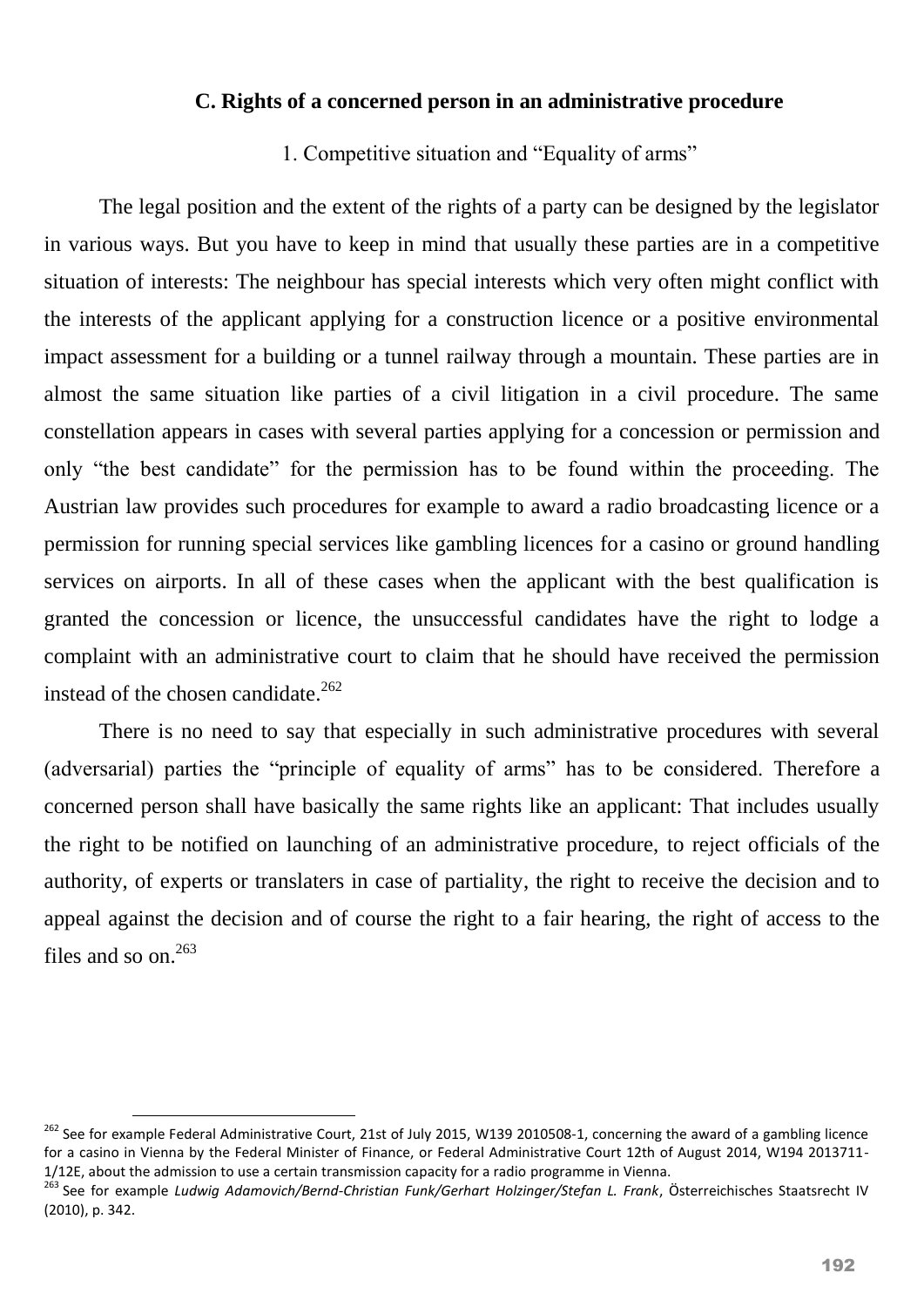These rights shall provide that the concerned persons can pursue their rights effectively. Most of them are also guaranteed by Art. 6 of the European Convention on Human Rights, the right to a fair trial in criminal law cases and cases to determine civil rights. 264

## 2. Specific features in multiple-party procedures

The right to a hearing and the right to be heard are one of the core elements of an administrative procedure complying with demands of the Rule of Law and every modern legal state. Further more the right to be heard would not be worth much if it did not include the right of access to the files and the right to inspect and comment all evidence relevant for the case. It would be unbearable to restrict the right to be heard by limiting the access to the documents and facts which are substantial for the decision of the administrative authority.

But in special constellations like multiple-party procedures also this fundamental principle faces restrictions, as the preliminary ruling of the Court of Justice of the European Union in the case Varec vs. Belgium<sup>265</sup> demonstrates:

The decision was proceded a contract award procedure in respect of the supply of track links for "Leopard" tanks. When examining the two tenders, the Belgian State as the deciding instance considered that the tender submitted by Varec was unlawful and, by contrast, the tender by the second tenderer, Diehl Remscheid Inc., satisfied al the selection criteria. Varec brought an action for annulment of the award decision in favour of Diehl Remscheid Inc. to the Administrative Court. The file delivered to the Court did not contain the successful tender of Diehl Remscheid. Therefore Varec requested that the tender shall be added to the file, but Diehl Remscheid objected the transmission of the tender on the ground that Varec would be able to peruse confidential data and information relating to business secrets included in the tender. Varec claimed that the right to a fair hearing means that the parties are entitled to a process of inspecting and commenting on all documents or observations submitted to the court with a view to influencing its decision.

The Court of Justice of the European Union emphasized that the unlimited access for an economic operator to confidential informations of another competitor like in this case could be

 $\overline{\phantom{a}}$ 

<sup>264</sup> See for example *Grabenwarter* Europäische Menschenrechtskonvention (2008) 3rd edition, p. 340; *Heinz Mayer/Gerhard Muzak*, B-VG (2015) 5th edition, p. 732.

<sup>&</sup>lt;sup>265</sup> Court of Justice of the European Union, 14th of February 2008, C-450/06, Varec vs. Belgium.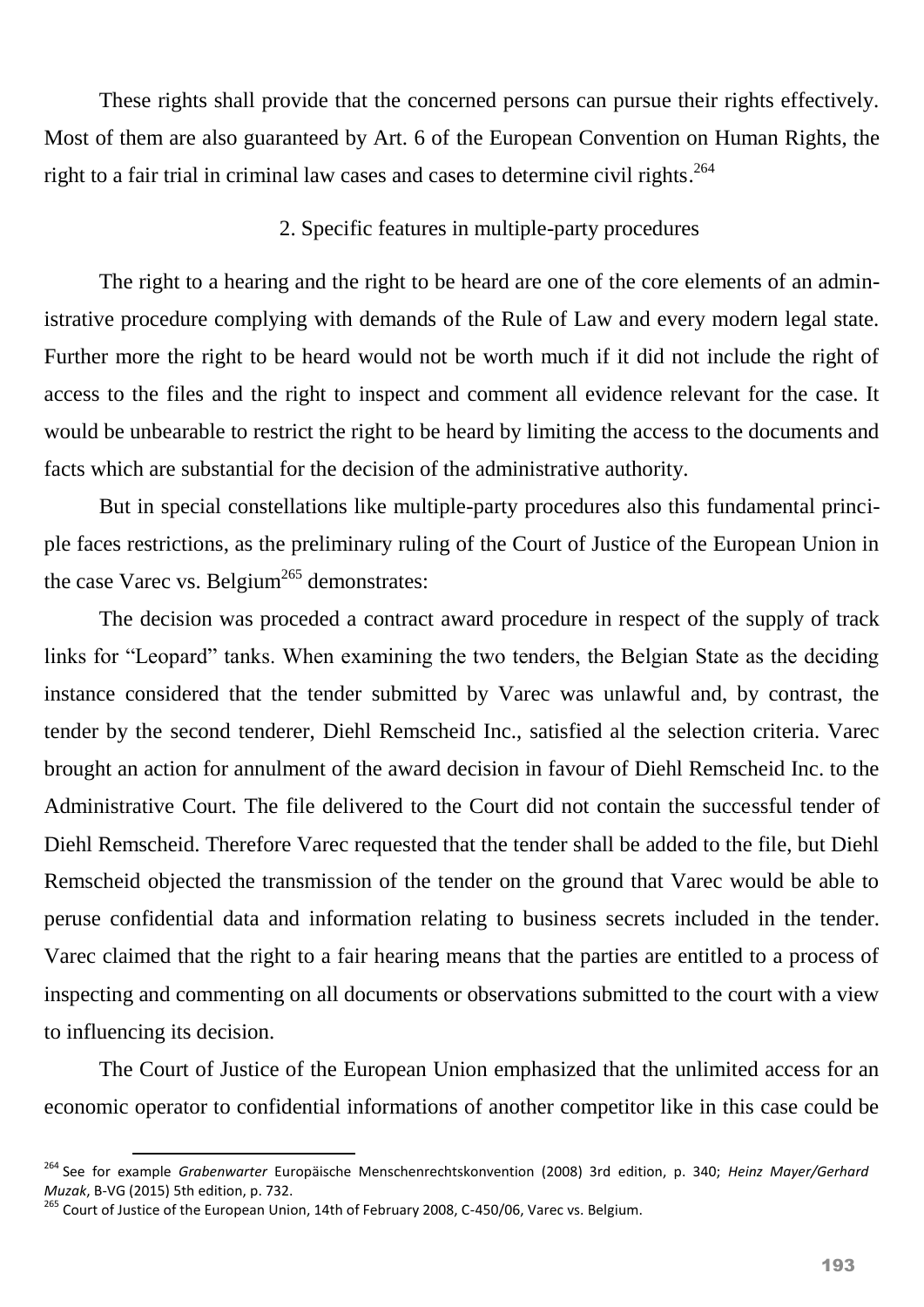used to distort competition or damage the legitimate interests of economic operators who participated in the contract award procedure. Such an opportunity could even encourage economic operators to bring an appeal solely for the purpose of gaining access to their competitors' business secrets (on the other hand economic operators would not participate in contract award procedures when it is evident when they have to expose their business secrets). The adversarial principle and the right to process of inspecting and commenting on the evidence submitted to the court do not mean that the parties are entitled to unlimited and absolute access to all of the information relating to the award procedure concerned which has been filed with the body responsible for the review of the award procedure. On the contrary, that right of access must be balanced against the right of other economic operators to the protection of their confidential information and their business secrets. The deciding authority must be able to have at its disposal the information required in order to decide in full knowledge of the facts, including confidential information and business secrets. But the authority also has to decide that the information in the file relating to such an award should not be communicated to the parties or their lawyers if that is necessary in order to ensure the protection of fair competition or of the legitimate interests of the economic operators whose rights are also enshrined in Art. 8 of the European Human Rights Convention which guarantees the right to respect for private life.<sup>266</sup>

This preliminary ruling of the European Court of Justice related to a contract award procedure but the problem is the same in many other administrative procedures with adversarial parties.

The balance between the right to be heard and the right of protection of business secrets, the Court of Justice pointed out, has to be solved from case to case (and even document to document in a file) individually.

**.** 

<sup>266</sup> See further discussions concerning this decision *Claudia Hanslik*, Parteiengehör und Geheimnisschutz im Verwaltungsverfahren (2013) p. 25; *Claudia Hanslik*, **Keine bloße Augenscheinsprüfung bei der vereinfachten Zulassung eines Pflanzenschutzmittels. Offenlegung der Formel im Zuge des Parteiengehörs?, ZVG 2014, p. 374;** *Albert Oppel*, Betriebs- und Geschäftsgeheimnisse im Vergaberechtsschutz, ZVB 2015, p. 490.